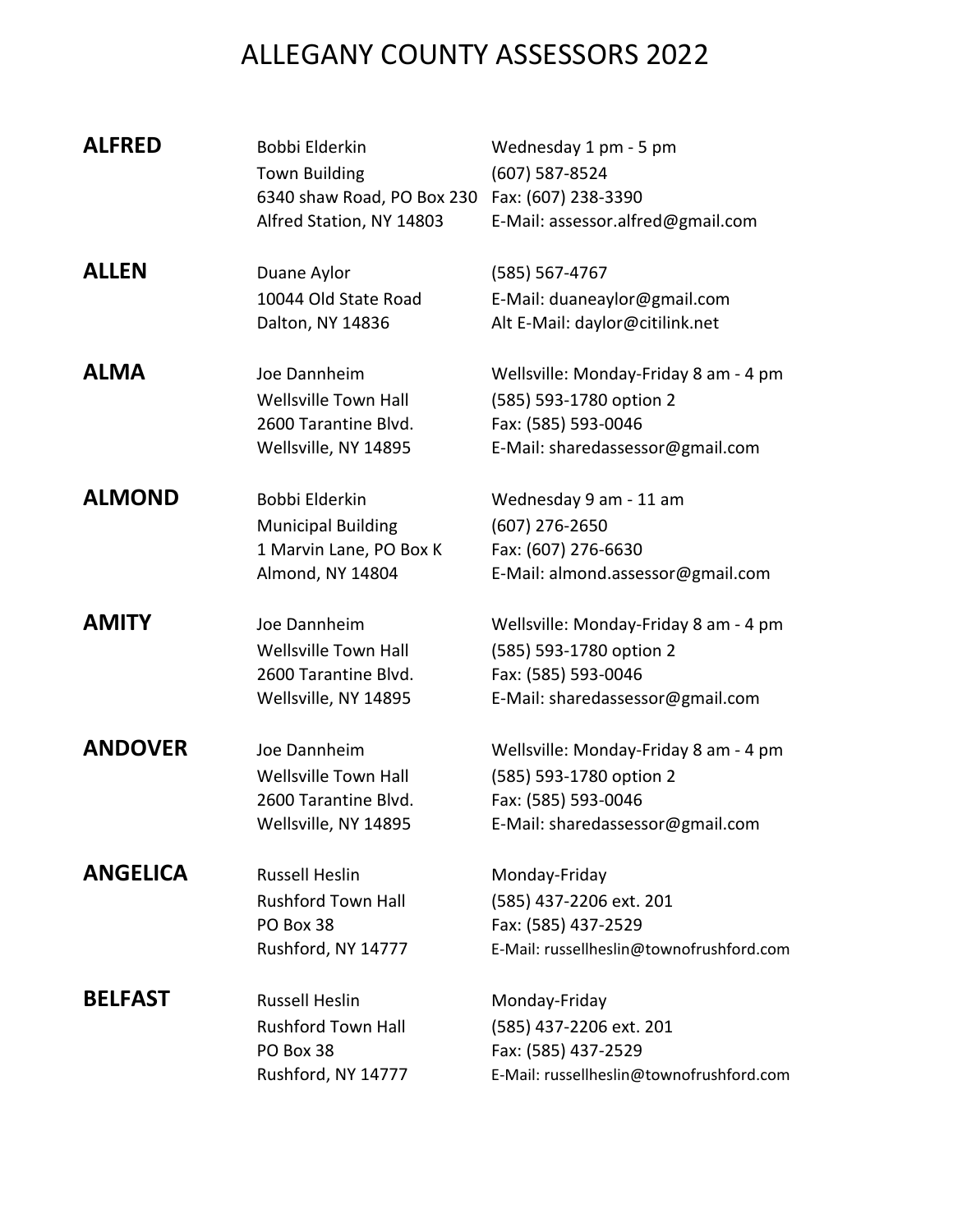| <b>BIRDSALL</b>    | <b>Russell Heslin</b><br><b>Rushford Town Hall</b><br>PO Box 38<br>Rushford, NY 14777     | Monday-Friday<br>(585) 437-2206 ext. 201<br>Fax: (585) 437-2529<br>E-Mail: russellheslin@townofrushford.com                 |
|--------------------|-------------------------------------------------------------------------------------------|-----------------------------------------------------------------------------------------------------------------------------|
| <b>BOLIVAR</b>     | Bobbi Elderkin<br><b>Bolivar Town Hall</b><br>252 Main Street<br><b>Bolivar, NY 14715</b> | Wednesday<br>(585) 928-1860<br>Fax: (585) 928-2045<br>E-Mail: bolivarassessor@gmail.com                                     |
| <b>BURNS</b>       | <b>Russell Heslin</b><br><b>Rushford Town Hall</b><br>PO Box 38<br>Rushford, NY 14777     | Monday-Friday<br>(585) 437-2206 ext. 201<br>Fax: (585) 437-2529<br>E-Mail: russellheslin@townofrushford.com                 |
| <b>CANEADEA</b>    | <b>Russell Heslin</b><br><b>Rushford Town Hall</b><br>PO Box 38<br>Rushford, NY 14777     | Monday-Friday<br>(585) 437-2206 ext. 201<br>Fax: (585) 437-2529<br>E-Mail: russellheslin@townofrushford.com                 |
| <b>CENTERVILLE</b> | <b>Russell Heslin</b><br><b>Rushford Town Hall</b><br>PO Box 38<br>Rushford, NY 14777     | Monday-Friday<br>(585) 437-2206 ext. 201<br>Fax: (585) 437-2529<br>E-Mail: russellheslin@townofrushford.com                 |
| <b>CLARKSVILLE</b> | Kay Reynolds<br>PO Box 9<br>West Clarksville, NY 14786                                    | Tuesday 9 am - 11 am<br>(585) 968-2031<br>E-Mail: kreynolds8406@hotmail.com                                                 |
| <b>CUBA</b>        | Ryan Reed<br>15 Water Street<br>Cuba, NY 14727                                            | By Appt. Only / Dec.-May: Sat. 10am-1pm<br>(585) 968-0129<br>Fax: (585) 968-9008<br>E-Mail: ryanreedtoc@gmail.com           |
| <b>FRIENDSHIP</b>  | Joe Dannheim<br>Wellsville Town Hall<br>2600 Tarantine Blvd.<br>Wellsville, NY 14895      | Wellsville: Monday-Friday 8 am - 4 pm<br>(585) 593-1780 option 2<br>Fax: (585) 593-0046<br>E-Mail: sharedassessor@gmail.com |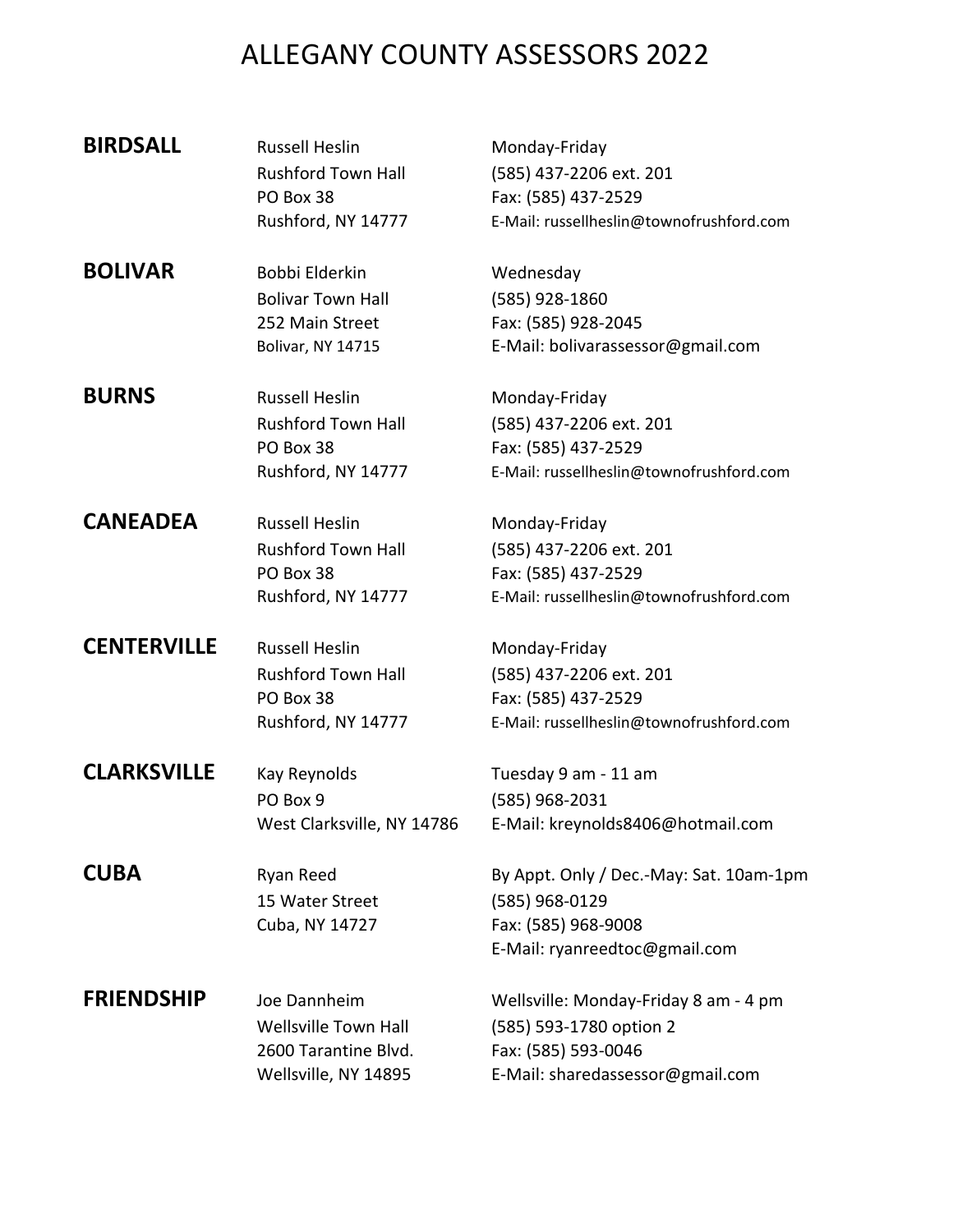| <b>Genesee</b>                      | Carol Palidar, Chairperson<br>8917 State Route 417<br>Little Genesee, NY 14754<br>Amy Mathes | Call Town Office for Saturday Hours<br>Office & Fax: (585) 928-2178<br>Home: (585) 928-2887<br>E-Mail: caroltru10@yahoo.com |
|-------------------------------------|----------------------------------------------------------------------------------------------|-----------------------------------------------------------------------------------------------------------------------------|
|                                     | 8296 Main Street, PO Box 40<br>Little Genesee, NY 14754                                      | Office: (585) 928-2178                                                                                                      |
|                                     | Karen Reynolds<br>9836 Dodge Creek Rd.<br>Cuba, NY 14727                                     | Office: (585)928-2178<br>Home: (585) 933-6858                                                                               |
| <b>GRANGER</b>                      | Duane Aylor                                                                                  | (585) 567-4767                                                                                                              |
|                                     | 10044 Old State Road                                                                         | E-Mail: duaneaylor@gmail.com                                                                                                |
|                                     | Dalton, NY 14727                                                                             | Alt E-Mail: daylor@citilink.net                                                                                             |
| <b>GROVE</b>                        | <b>Richard Morris</b>                                                                        | (585) 476-2214                                                                                                              |
|                                     | 10433 County Road 16<br>Swain, NY 14884                                                      | E-Mail: twobears47@hotmail.com                                                                                              |
| <b>HUME</b>                         | <b>Russell Heslin</b>                                                                        | Monday-Friday                                                                                                               |
|                                     | <b>Rushford Town Hall</b>                                                                    | (585) 437-2206 Est. 201                                                                                                     |
|                                     | PO Box 38                                                                                    | Fax: (585) 437-2529                                                                                                         |
|                                     | Rushford, NY 14777                                                                           | E-Mail: russellheslin@townofrushford.com                                                                                    |
| <b>INDEPENDENCE</b> Teresa R. Lyons |                                                                                              | Tuesday 2 pm - 6 pm                                                                                                         |
|                                     | <b>Town Hall</b>                                                                             | Office: (607) 356-3608                                                                                                      |
|                                     | 887 Marietta Avenue                                                                          | Fax: (607) 356-3600                                                                                                         |
|                                     | PO Box 38                                                                                    | Cell: (607) 377-7930                                                                                                        |
|                                     | Whitesville, NY 14897                                                                        | E-Mail: josa1980@hotmail.com                                                                                                |
| <b>NEW HUDSON</b>                   | <b>Russell Heslin</b>                                                                        | Monday-Friday                                                                                                               |
|                                     | <b>Rushford Town Hall</b>                                                                    | (585) 437-2206 Ext. 201                                                                                                     |
|                                     | PO Box 38                                                                                    | Fax: (585) 437-2529                                                                                                         |
|                                     | Rushford, NY 14777                                                                           | E-Mail: russellheslin@townofrushford.com                                                                                    |
| <b>RUSHFORD</b>                     | Dustin Snyder                                                                                | Monday-Friday                                                                                                               |
|                                     | <b>Rushford Town Hall</b>                                                                    | (585) 437-2206 Ext. 201                                                                                                     |
|                                     | PO Box 38                                                                                    | Fax: (585) 437-2529                                                                                                         |
|                                     | Rushford, NY 14777                                                                           | E-Mail: dustinsnyder@townofrushford.com                                                                                     |
|                                     |                                                                                              |                                                                                                                             |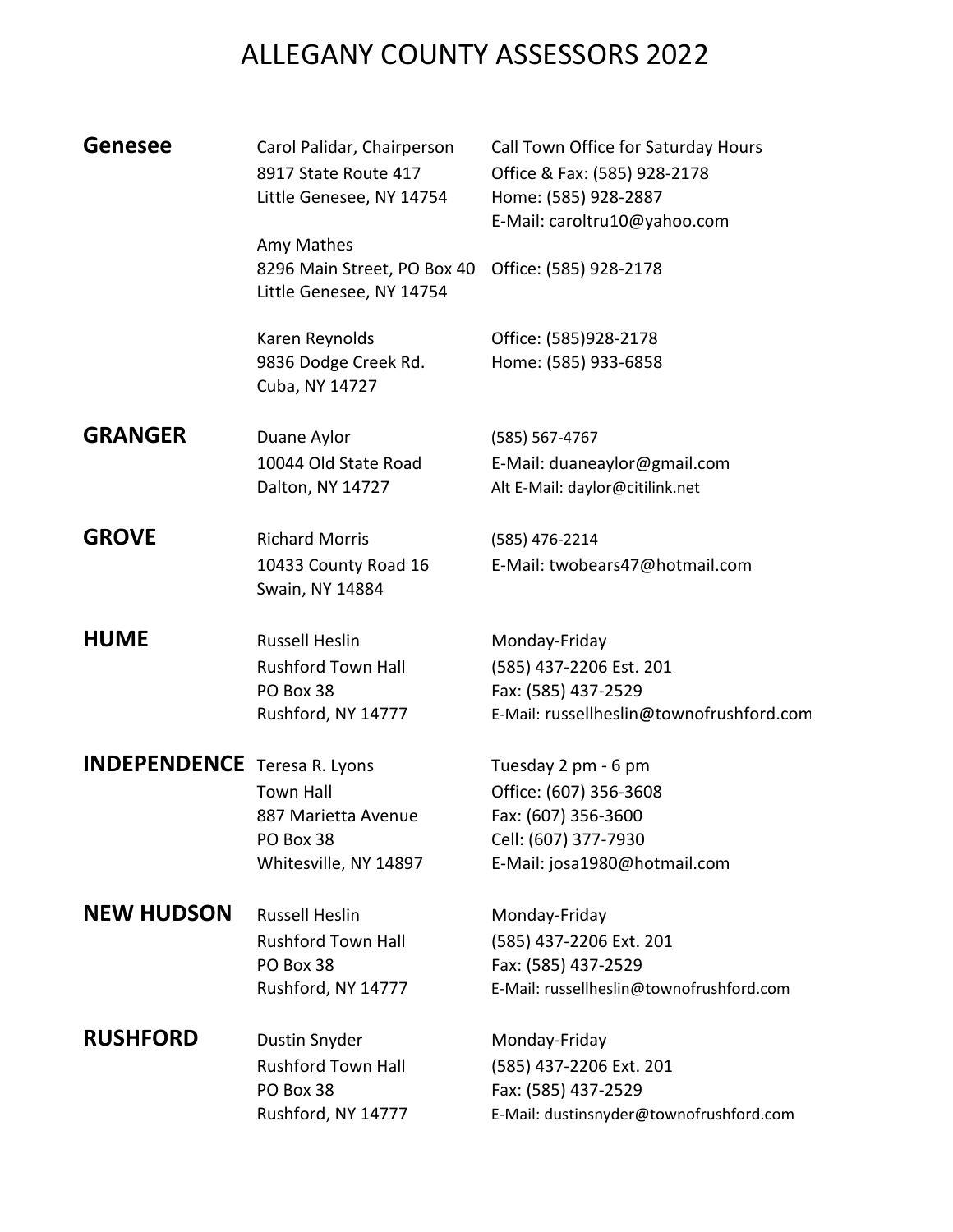| <b>SCIO</b>        | <b>Russell Heslin</b><br><b>Rushford Town Hall</b><br>PO Box 38<br>Rushford, NY 14777       | Monday-Friday<br>(585) 437-2206 Ext. 201<br>Fax: (585) 437-2529<br>E-Mail: russellheslin@townofrushford.com        |
|--------------------|---------------------------------------------------------------------------------------------|--------------------------------------------------------------------------------------------------------------------|
| <b>WARD</b>        | <b>Russell Heslin</b><br><b>Rushford Town Hall</b><br>PO Box 38<br>Rushford, NY 14777       | Monday-Friday<br>(585) 437-2206 Ext. 201<br>Fax: (585) 437-2529<br>E-Mail: russellheslin@townofrushford.com        |
| <b>WELLSVILLE</b>  | Joe Dannheim<br><b>Wellsville Town Hall</b><br>2600 Tarantine Blvd.<br>Wellsville, NY 14895 | Monday-Friday 8 am - 4 pm<br>(585) 593-1780 option 2<br>Fax: (585) 593-0046<br>E-Mail: sharedassessor@gmail.com    |
| <b>WEST ALMOND</b> | <b>Russell Heslin</b><br><b>Rushford Town Hall</b><br>PO Box 38<br>Rushford, NY 14777       | Monday-Friday<br>(585) 437-2206 Ext. 201<br>Fax: (585) 437-2529<br>E-Mail: russellheslin@townofrushford.com        |
| <b>WILLING</b>     | Joe Dannheim<br>Wellsville Town Hall<br>2600 Tarantine Blvd.<br>Wellsville, NY 14895        | Monday-Friday 8 am - 4 pm<br>(585) 593-1780 option 2<br>Fax: (585) 593-0046<br>E-Mail: sharedassessor@gmail.com    |
| <b>WIRT</b>        | Kay Reynolds<br>PO Box 9<br>West Clarksville, NY 14786                                      | Tuesday 11 am - 1 pm<br>Wednesday 4 pm - 7 pm<br>Office & Fax: (585) 928-2130<br>E-Mail: kreynolds8406@hotmail.com |